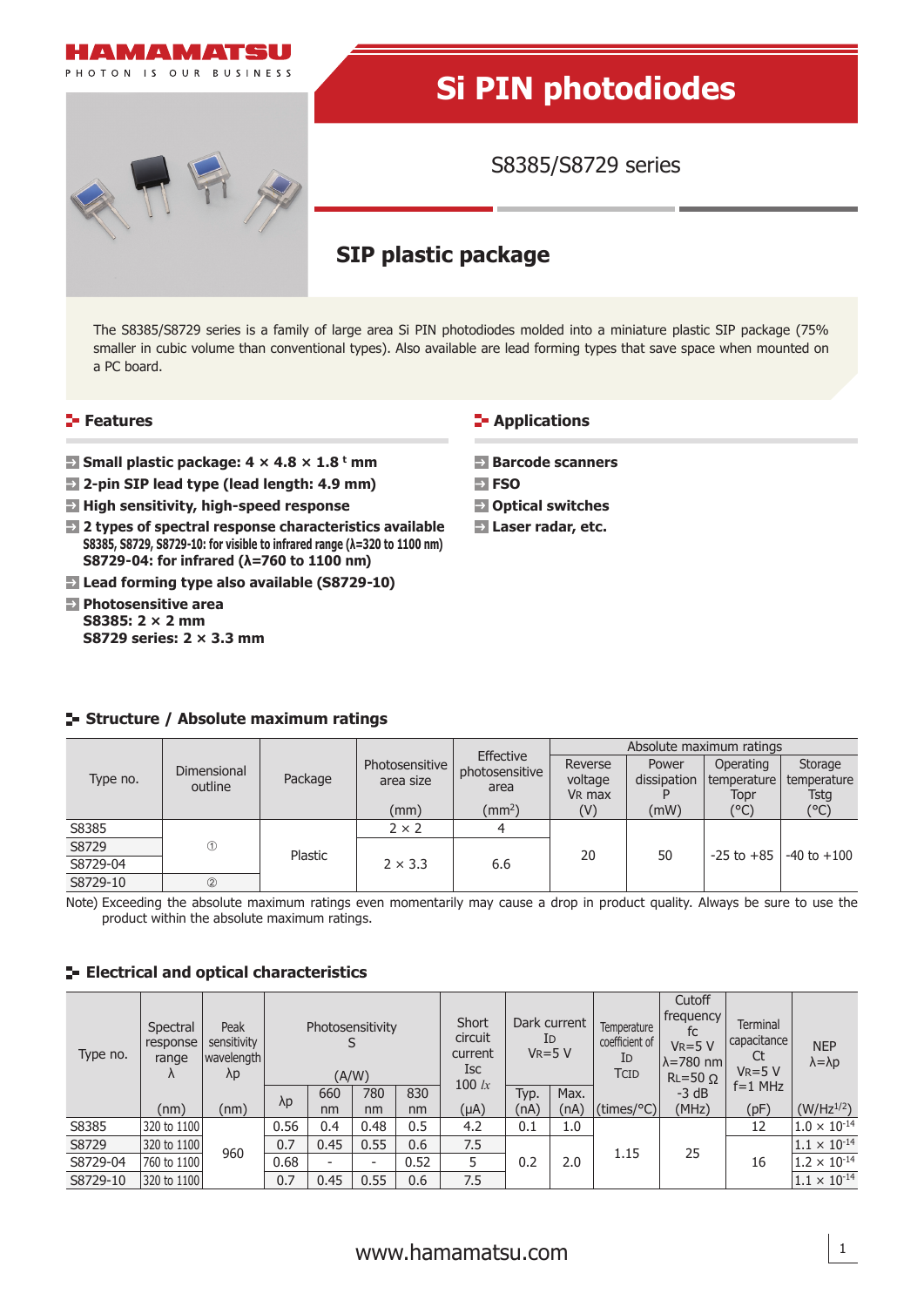# **Spectral response**





# **Terminal capacitance vs. reverse voltage**



M ANMAN PHOTON IS OUR BUSINESS

#### **E-** Dark current vs. reverse voltage

2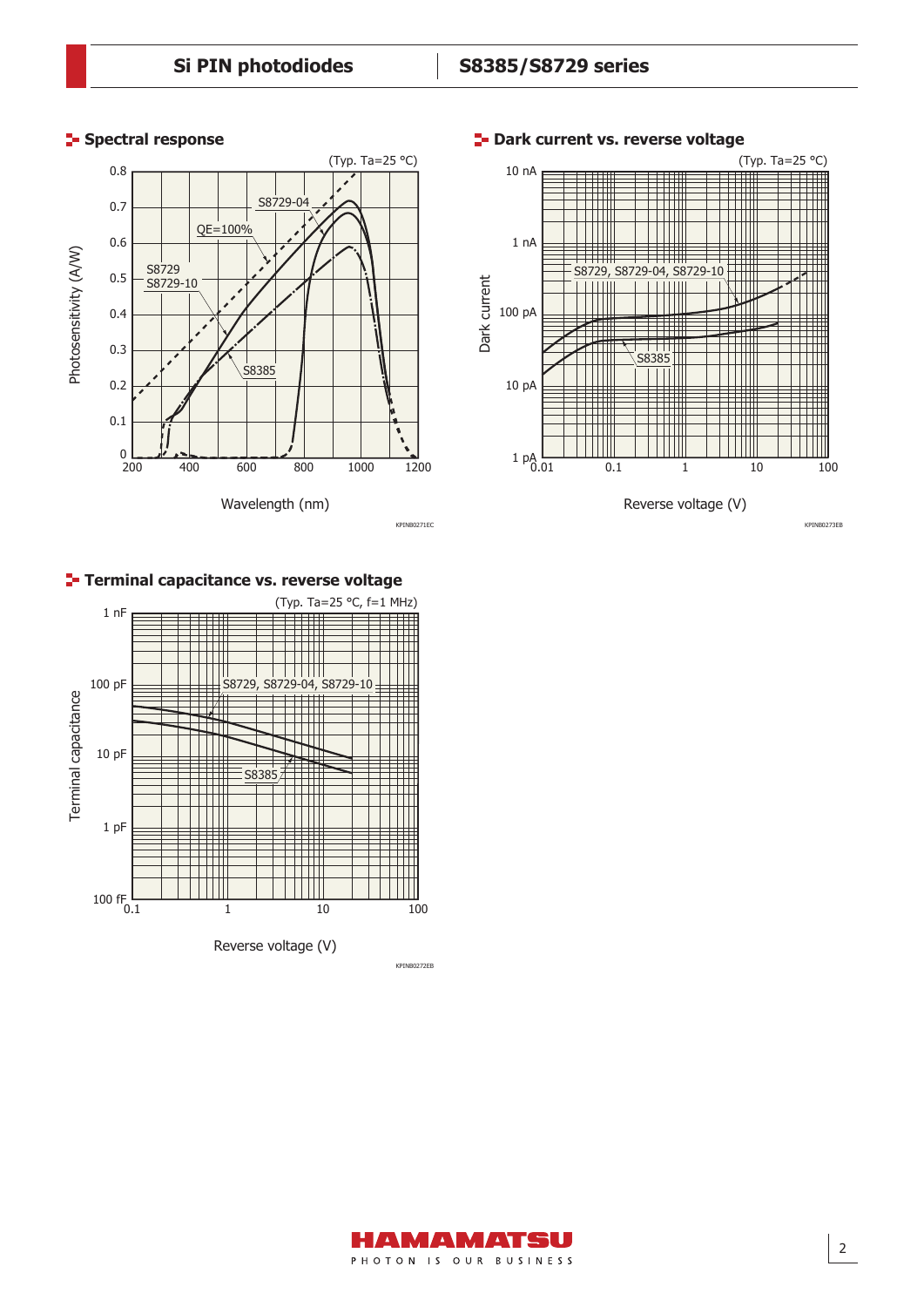#### **P** Directivity



### **<sup>1</sup>** Dimensional outlines (unit: mm)





| Symbol | S8385        | S8729<br>S8729-04 |  |  |  |
|--------|--------------|-------------------|--|--|--|
| a      | $2 \times 2$ | $2 \times 3.3$    |  |  |  |

Tolerance unless otherwise noted:  $\pm 0.1$ ,  $\pm 2^{\circ}$ Chip position accuracy with respect to the package dimensions marked \* X, Y≤±0.2, θ≤±2°

3

KPINA0090EC

Standard packing: stick (50 pcs/stick)